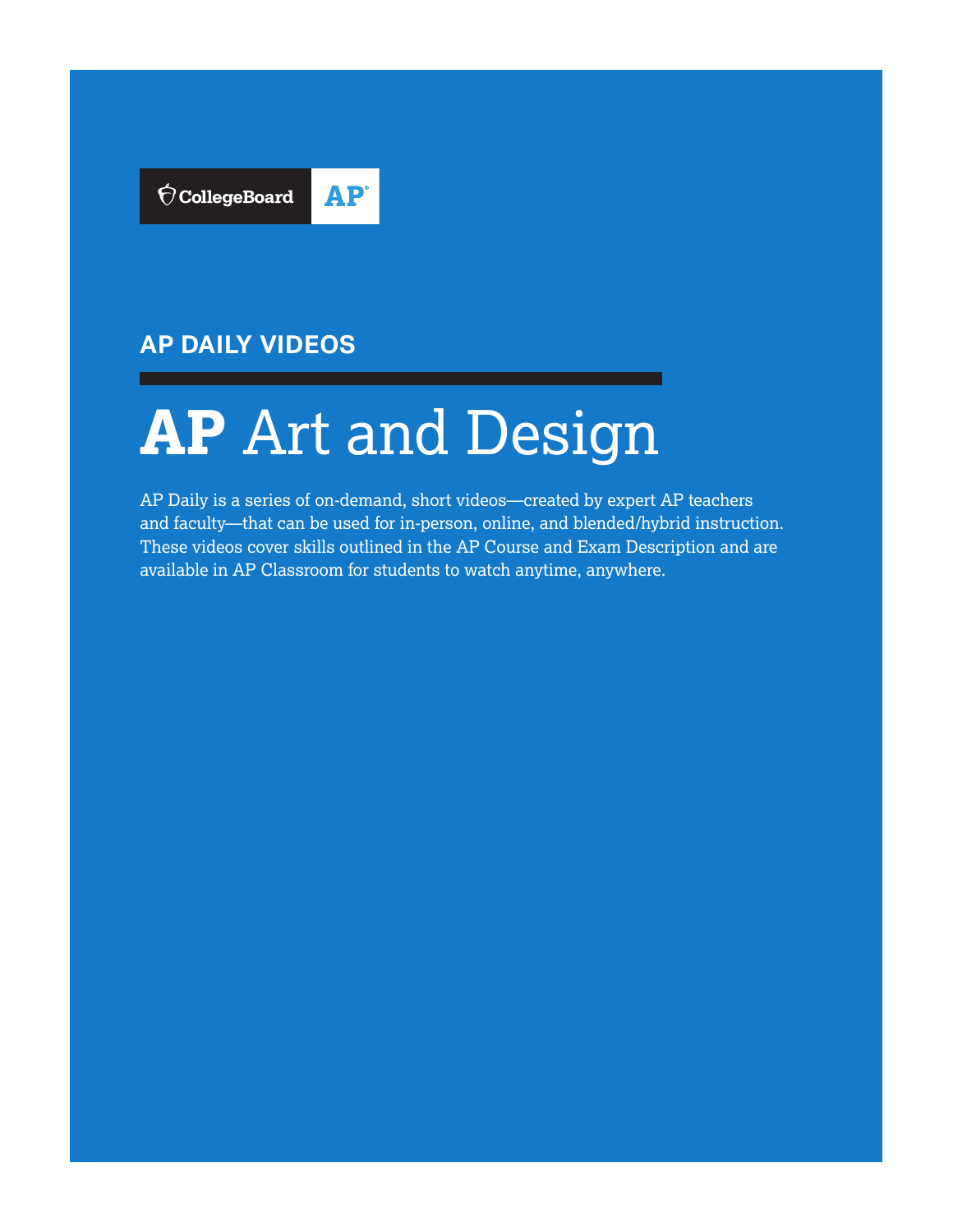#### **Release Date: 12/10/2020**

| <b>Video Title</b>      | <b>Video Focus</b>                                                                                                                                     | <b>Skill</b> |                | <b>Big Idea</b> Instructor |
|-------------------------|--------------------------------------------------------------------------------------------------------------------------------------------------------|--------------|----------------|----------------------------|
| Skill 1.A Daily Video 1 | Let's get started! This video will share ideation sources and<br>strategies for the AP Art and Design portfolio.                                       | 1.A          | $\mathbf{1}$   | Connie Jimenez<br>Zammett  |
| Skill 1.E Daily Video 1 | This video discusses considering materials, processes, and<br>ideas for your sustained investigation.                                                  | 1.E          | $\mathbf{1}$   | Amirra Malak               |
| Skill 1.E Daily Video 2 | This video will address selecting materials for the AP Art<br>and Design portfolio based on availability.                                              | 1.E          | $\mathbf{1}$   | Martin Loftus              |
| Skill 1.E Daily Video 3 | This video will address how process work will help you<br>investigate materials and communicate thinking and making.                                   | 1.E          | $\mathbf{1}$   | Amirra Malak               |
| Skill 1.E Daily Video 4 | This video will address using materials to guide your inquiry. 1.E                                                                                     |              | $\mathbf{1}$   | Amirra Malak               |
| Skill 1.D Daily Video 1 | This video will address showing written and visual<br>evidence of materials, processes, and ideas.                                                     | 1.D          | $\mathbf{1}$   | Amirra Malak               |
| Skill 2.D Daily Video 1 | This video will look at examples that demonstrate 2D art<br>and design skills.                                                                         | 2.D          | $\overline{a}$ | Martin Loftus              |
| Skill 2.D Daily Video 2 | This video will look at examples that demonstrate 3D art<br>and design skills.                                                                         | 2.D          | $\overline{a}$ | Martin Loftus              |
| Skill 2.D Daily Video 3 | This video will look at examples that demonstrate<br>drawing skills.                                                                                   | 2.D          | 2              | <b>Martin Loftus</b>       |
| Skill 2.C Daily Video 1 | In this video, you'll learn how to choose materials that<br>support your ideas towards creating synthesis.                                             | 2.C          | 2              | Connie Jimenez<br>Zammett  |
| Skill 2.C Daily Video 2 | In this video, you'll connect processes with materials and<br>ideas towards creating synthesis.                                                        | 2.C          | 2              | Connie Jimenez<br>Zammett  |
| Skill 2.C Daily Video 3 | In this video, we'll document written and visual evidence of<br>materials, processes, and ideas as they evolve.                                        | 2.C          | 2              | Connie Jimenez<br>Zammett  |
| Skill 3.A Daily Video 1 | In this video, we will cover how inquiry guides the sustained<br>investigation using student examples to illustrate the<br>expectations of the rubric. | 3.A          | 3              | Gabriel Dorrego            |
| Skill 3.A Daily Video 2 | In this video, we will cover how inquiry guides the<br>sustained investigation using student examples to illustrate<br>the expectations of the rubric. | 3.A          | 3              | Gabriel Dorrego            |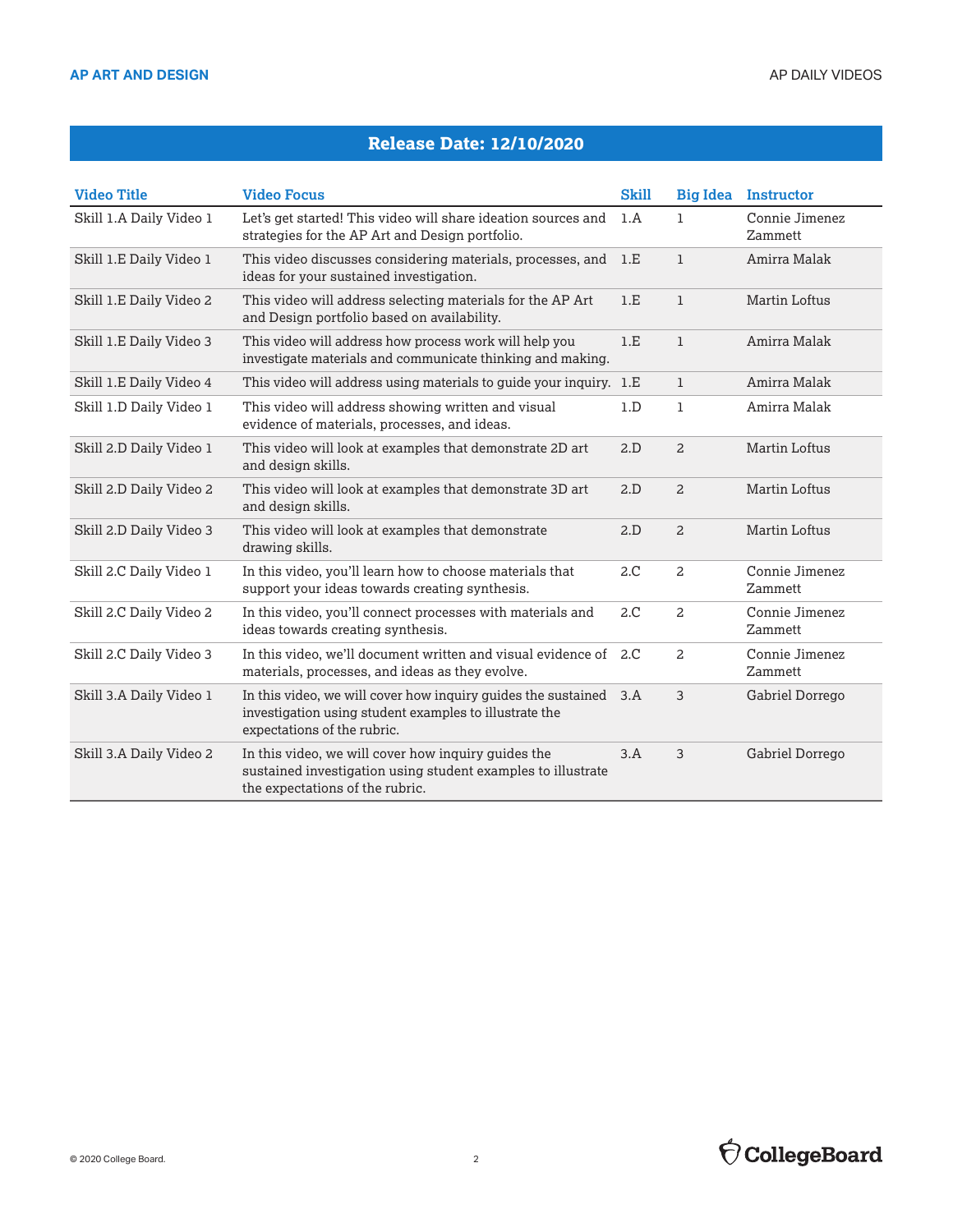#### **Release Date: 1/11/2021**

| <b>Video Title</b>      | <b>Video Focus</b>                                                                                                                                                                           | <b>Skill</b> | <b>Big Idea</b> | <b>Instructor</b>         |
|-------------------------|----------------------------------------------------------------------------------------------------------------------------------------------------------------------------------------------|--------------|-----------------|---------------------------|
| Skill 1.A Daily Video 2 | Constructive feedback on 2-D, 3-D, or drawing skills as<br>evidenced in student artworks during class critiques.                                                                             | 1.A          | ı               | Connie Jimenez<br>Zammett |
| Skill 1.C Daily Video 1 | What does it mean to appropriate in art?                                                                                                                                                     | 1.C          | $\mathbf{1}$    | Narciso Arguelles         |
| Skill 1.C Daily Video 2 | Derivative work versus plagiarism                                                                                                                                                            | 1.C          | $\mathbf{1}$    | Narciso Arguelles         |
| Skill 1.D Daily Video 2 | In this video, we will focus on documenting research and<br>inquiry in your sketchbook.                                                                                                      | 1.D          | $\mathbf{1}$    | Connie Jimenez<br>Zammett |
| Skill 1.D Daily Video 3 | Using the sketchbook to document process, material choice, 1.D<br>and ideas for the current and overall body of work.                                                                        |              | 1               | Narciso Arguelles         |
| Skill 1.D Daily Video 4 | Writing 100-character statements provides context for<br>the selected works component of the AP Art and Design<br>portfolio.                                                                 | 1.D          | 1               | Narciso Arguelles         |
| Skill 1.D Daily Video 5 | Applying the analytical and holistic AP Art and Design<br>rubrics when reviewing student artwork.                                                                                            | 1.D          | $\mathbf 1$     | Narciso Arguelles         |
| Skill 2.A Daily Video 1 | In this video, we will focus on using inquiry throughout the<br>Sustained Investigation.                                                                                                     | 2.A          | 2               | Connie Jimenez<br>Zammett |
| Skill 2.A Daily Video 2 | In this video, we will cover how art making often inspires<br>more questions, and how to narrow or widen the focus of<br>your inquiry as needed.                                             | 2.A          | $\overline{a}$  | Gabe Dorrego              |
| Skill 2.B Daily Video 1 | Practice, experimentation, and revision is at the heart of<br>making art.                                                                                                                    | 2.B          | 2               | Gabe Dorrego              |
| Skill 2.D Daily Video 4 | In this video, we will focus on composing works of art or<br>design that demonstrate 2-D, 3-D, or drawing skills.                                                                            | 2.D          | 2               | Connie Jimenez<br>Zammett |
| Skill 3.B Daily Video 1 | Students should explore a variety of ways to capture<br>materials, processes, and ideas in 100 characters or less for<br>the Selected Works component of the AP Art and Design<br>portfolio. | 3.B          | 3               | Gabe Dorrego              |
| Skill 3.C Daily Video 1 | Refining materials, processes, and ideas in written<br>statements.                                                                                                                           | 3.C          | 3               | Brice McCasland           |
| Skill 3.D Daily Video 1 | Investigating how artists and designers achieve synthesis<br>of materials, processes, and ideas.                                                                                             | 3.D          | 3               | <b>Brice McCasland</b>    |
| Skill 3.D Daily Video 2 | The sketchbook as a resource of research and artifacts of<br>synthesis.                                                                                                                      | 3.D          | 3               | <b>Brice McCasland</b>    |
| Skill 3.E Daily Video 1 | Constructing feedback about practice, experimentation, and<br>revision and the written words used to describe art-making<br>activities.                                                      | 3.E          | 3               | Gabe Dorrego              |
| Skill 3.F Daily Video 1 | In this video, we will discuss ideas and considerations for<br>presenting your art for critique, documentation, and formal<br>viewing.                                                       | 3.F          | 3               | <b>Brice McCasland</b>    |
| Skill 3.F Daily Video 2 | Considering presentation as process.                                                                                                                                                         | $3.F$        | 3               | <b>Brice McCasland</b>    |